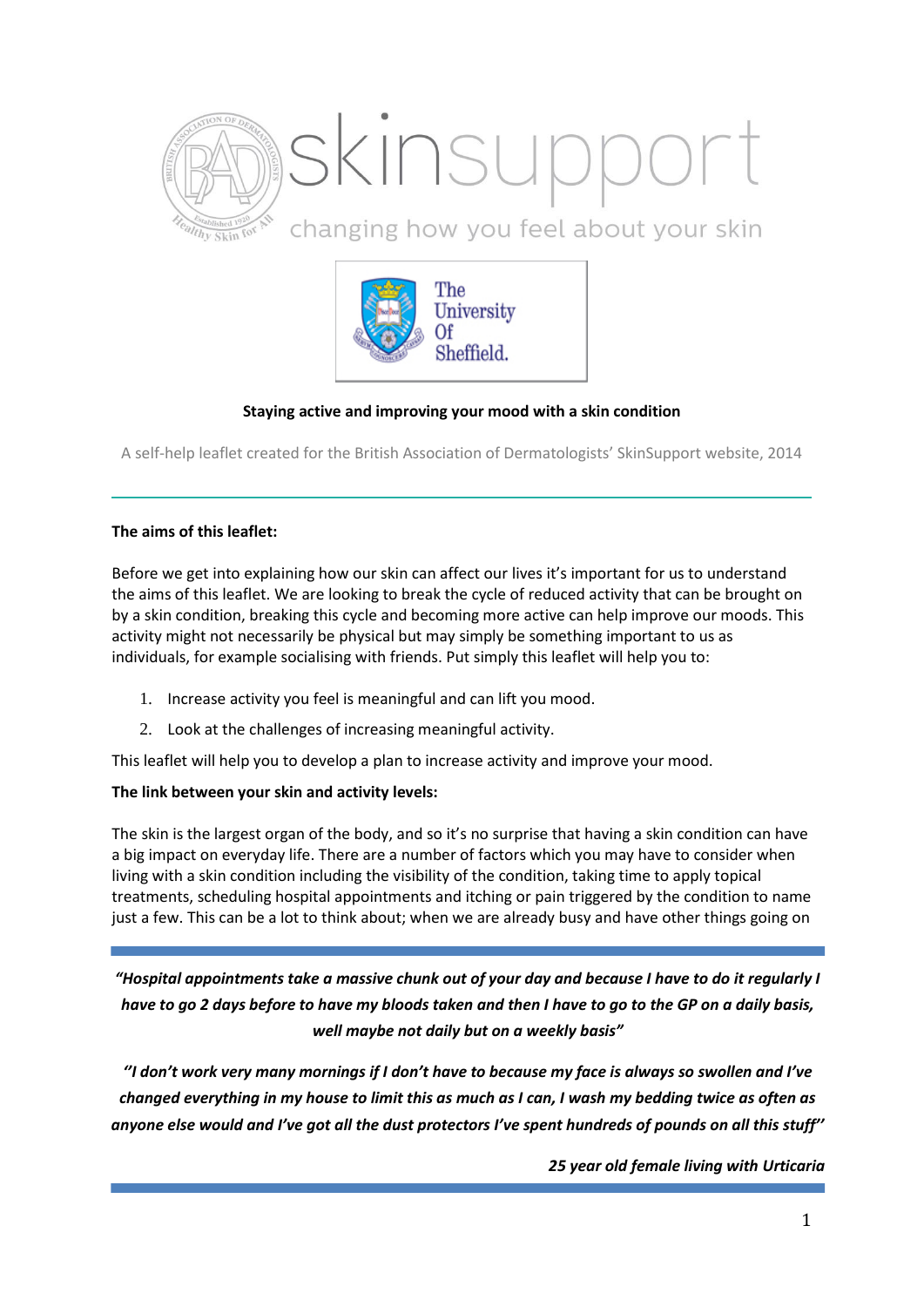in our lives it can seem overwhelming. We may start to experience some of the symptoms below

- o A loss of energy
- o A loss of motivation
- o Difficulty sleeping
- o A loss of appetite
- o A loss of interest in doing things I used to enjoy doing
- o Finding everyday tasks more difficult
- o Difficulty making decisions
- o Feeling physically unwell for example feeling tired, or getting headaches

It's understandable that if we are experiencing these symptoms we might stop doing things that we enjoy and isolate ourselves from other people. This can cause us to get stuck in a vicious cycle. The graphic below demonstrates how a particular situation or circumstance, such as being diagnosed with a skin condition, can have an impact on our life, causing negative feelings and resulting in behaviours that might negatively affect other important parts of our lives.

#### Negative thoughts about my skin condition

- o I won't be able to go swimming because people will see my skin
- o I have too many hospital appointments, I can't fit anything else in.
- o If can't do exercise because my skin will be on show

Physical Symptoms arising from reduced activity and negative thinking

- o Loss of energy
- o Difficulty sleeping
- o Tiredness
- o Tension

 $\overline{\triangledown}$ 

#### **Feelings**

- o Low mood
- o Embarrassment
- o Stress/anxiety

#### Altered behaviours

- o Spending less time with friends and family
- o Reducing or stopping exercise
- o Reduced social activity
- o Spending more time at home

Ź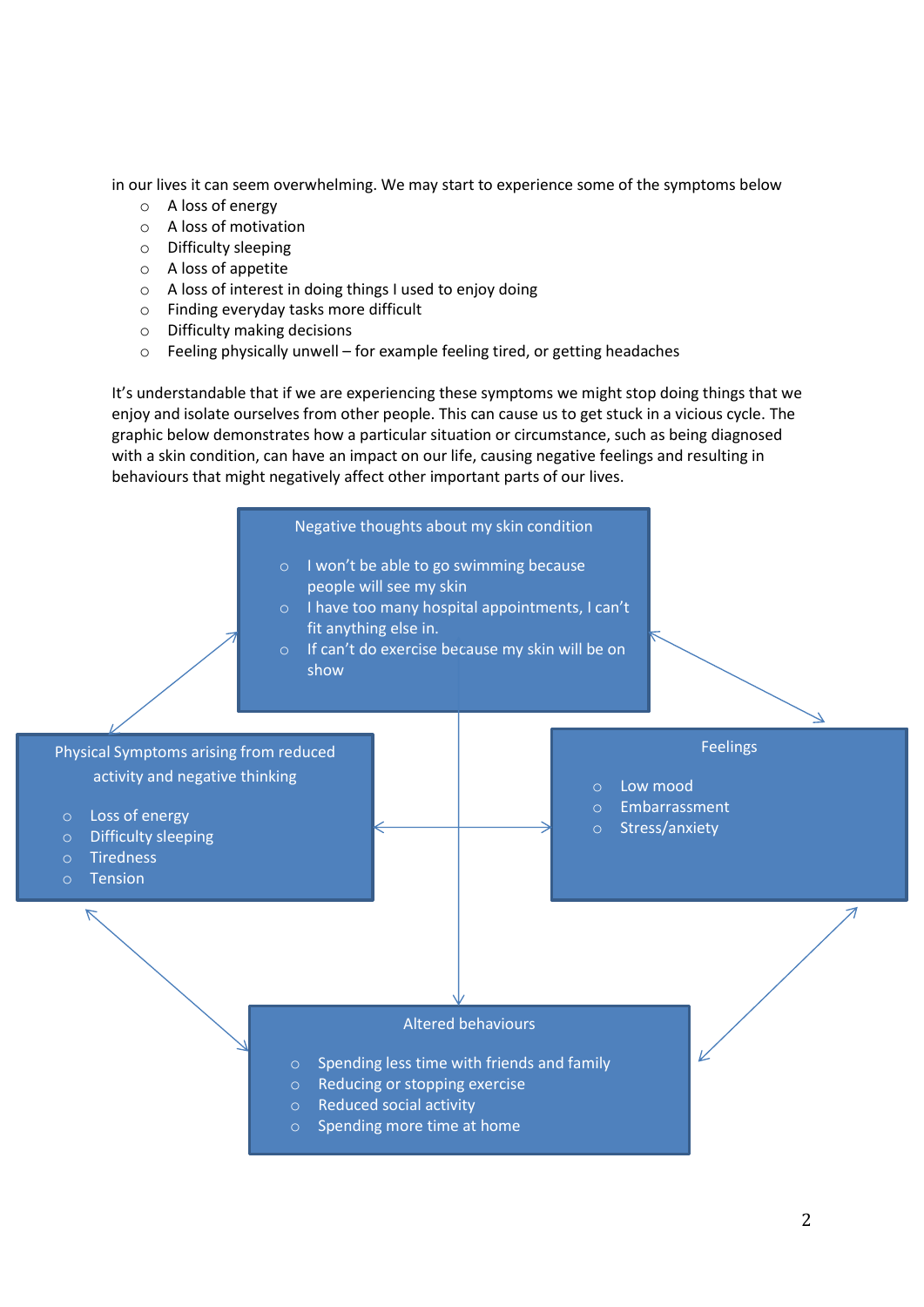Life events can make us feel that our life will be less rewarding, we may experience negative thoughts about ourselves and our capabilities which can lead to feelings of worthlessness and low mood which affect our behaviours. We might stop going out and seeing friends, or we might stop exercising. This change in activity has consequences for our mood. We could lose friendships and have deteriorating physical health due to lack of exercise. These consequences confirm how we think and feel and we get stuck in a vicious cycle.

It might be helpful to fill in the cycle below yourself to see how your symptoms may be keeping you in a cycle of reduced activity. To do this you might wish to pick one activity that you have not been doing as much or have stopped doing (for example seeing friends). Think about what worries you might have when you think about this activity and how this affects your mood.





So far we have looked at reduced activity and how our thoughts, feelings and how we feel physically can affect what we do, now it is time to look at increasing activity we feel is meaningful and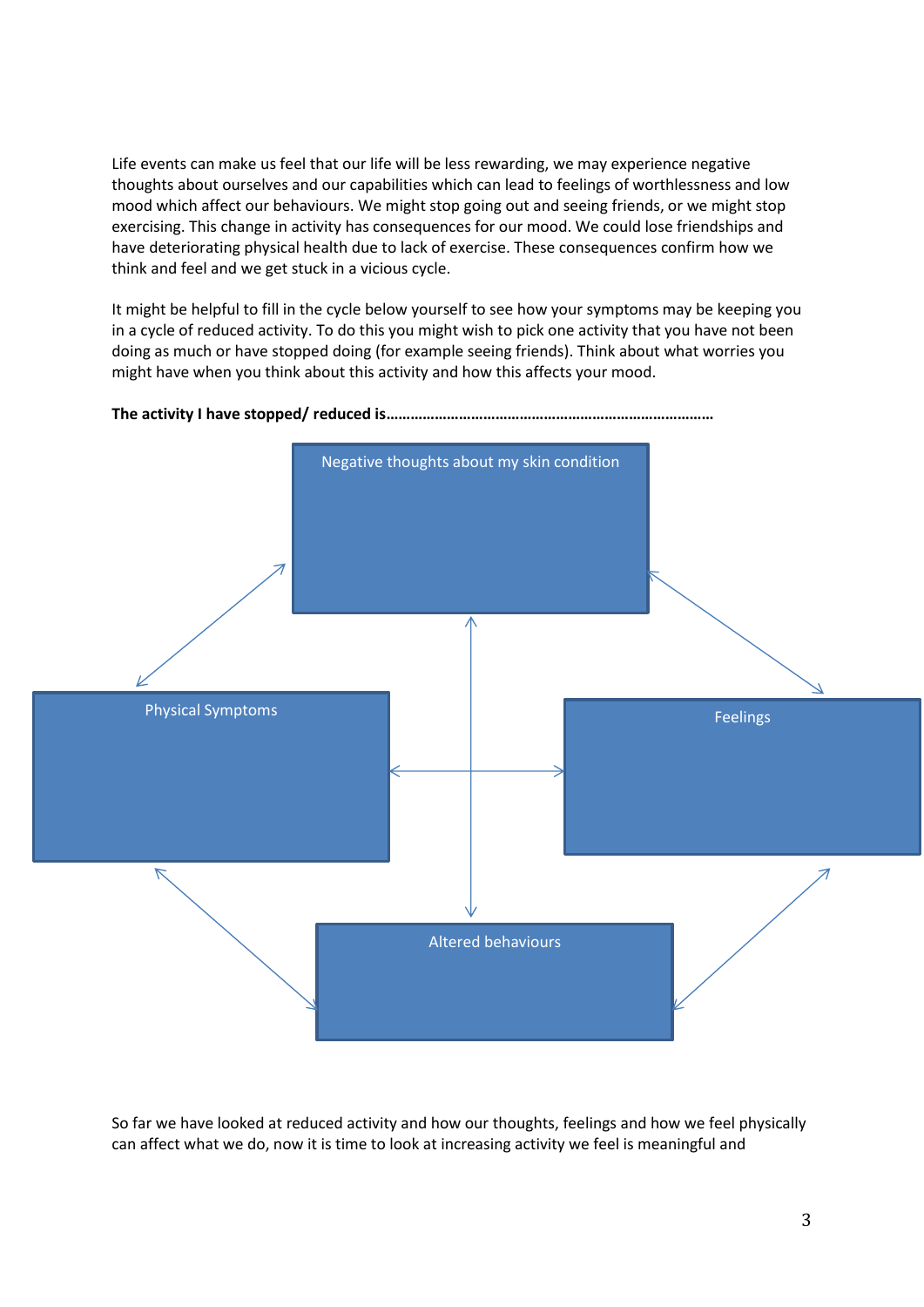important to us. Increasing meaningful activity has been found to be effective in improving symptoms of low mood in people experiencing depression.

# **Part 1: Meaningful activity and rediscovering value in life:**

Consider the following case study of Mary.

Mary is 25 years old and has been diagnosed with psoriatic arthritis. She works full time as an administration manager and enjoys a very active social life, going out with friends and is a member of a local running club. Mary would usually run around 30 miles a week and she finds exercise very helpful to lift her mood and manage stress. She describes herself as a sociable, active person who us happiest when surrounded by friends and family. Over the last 12 months Mary has noticed her physical health symptoms worsening, she has noted increased pain in her joints, particularly after long days at work and after running, and that her psoriasis is more visible.

Due to looming deadlines Mary has pushed herself to work long days for a couple of weeks, until eventually she started to become physically unwell and had to take time off sick. Mary is worried about going back to work due to the mounting work load and also has concerns about how her pain will be affected by being sat down for long periods. Mary has stopped running because she wasn't able to keep up with her running club doing 8-9 miles per session. She has also stopped seeing friends because she feels tired and doesn't feel like they want to listen to her moaning. Mary has been spending more time in the house alone, thinking about what she will do if her psoriasis doesn't improve and worrying what the future holds.

Using the case of Mary, consider the questions below

- a) What has Mary stopped doing?
- b) What impact do you think her reduced activity could be having on her mood?
- c) If you were Mary's friend what advice would you give her?

Mary is no longer living her life in line with what's important to her; she has stopped exercise and seeing friends. For Mary running is something that formed part of her routine and social life so on a scale of 0 (not important at all)- 10 (very important) Mary would probably have rated exercise as 9.

### **Living my life in line with what is important to me:**

Everyone is different and has different values. Unlike Mary some people do not feel exercise is important, but might find fulfilment in other areas. Take some time to think about what is important to you and rate on a scale of 0-10 how important these values are to you personally (0=not important at all, 10= very important). If you can think of others add them on to the list.

| Activity    | Importance to you | Time spent on activity |  |
|-------------|-------------------|------------------------|--|
| Family      |                   |                        |  |
| Friends     |                   |                        |  |
| Socialising |                   |                        |  |
| Exercising  |                   |                        |  |
| Work        |                   |                        |  |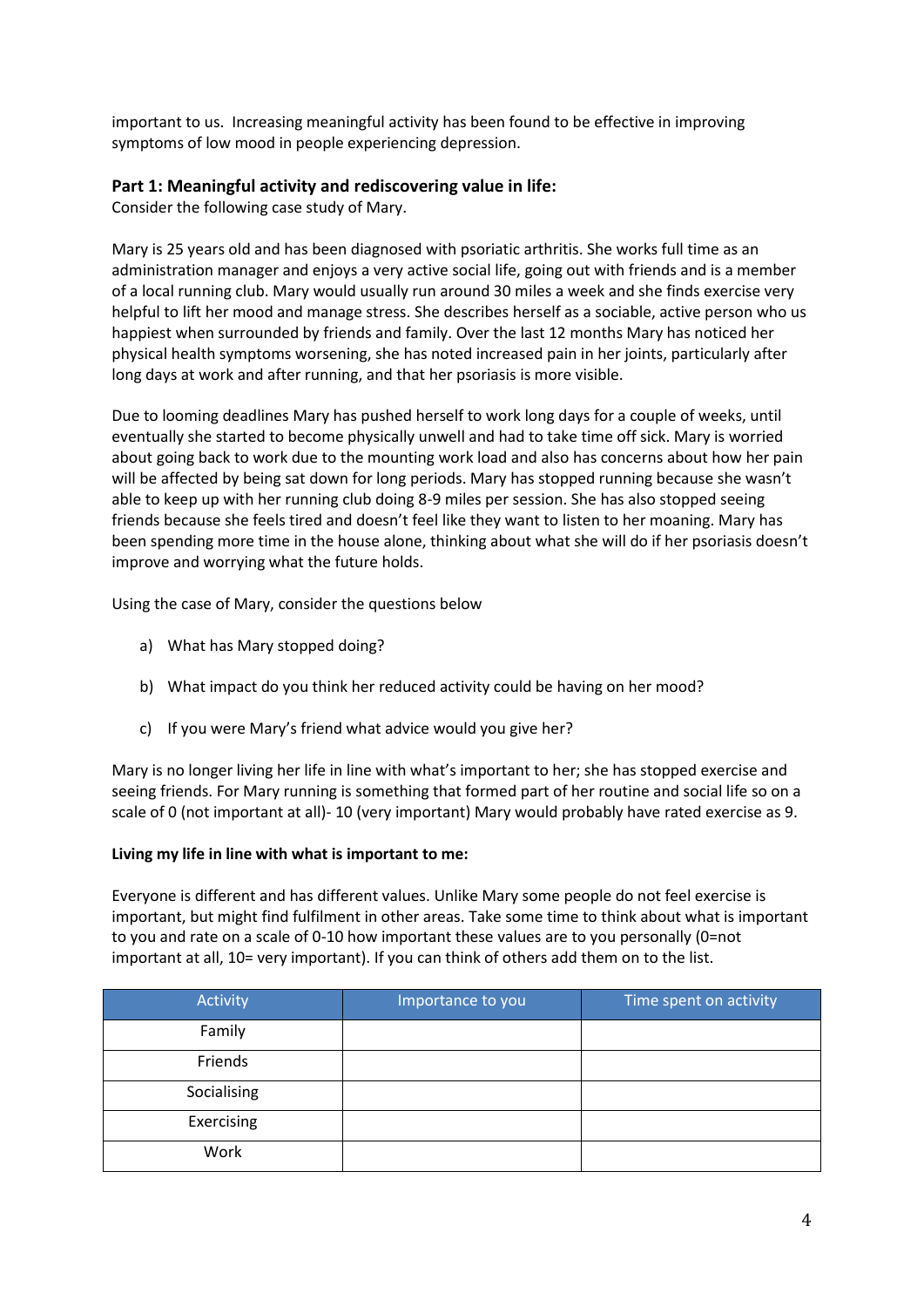| Education                            |  |
|--------------------------------------|--|
| Hobbies & Interests                  |  |
| Engaging with the Local<br>Community |  |
|                                      |  |
|                                      |  |

Now that you have rated how important these things are to you have a look at the third column. Have a think about how much time you have spent time on each one during the last 2 weeks on a scale of 0 (no time at all)-10 (all my time).

Now compare the two, how much time are you spending living in line with your values? Here is an example of two of Mary's values:

| <b>Activity</b> | <b>Importance to Mary</b> | Time spent on activity |
|-----------------|---------------------------|------------------------|
| Exercising      |                           |                        |
| Friends         |                           |                        |

We can see for Mary there is an inconsistency between what she feels is important and what she is doing. Having these inconsistencies can lead you to feeling down because you aren't living in line with what's important to you. However, the good news is that identifying what's important to you can help in beginning to motivate yourself towards rebuilding valued activity back into your life. We need to recognise what is important, and to step back from beating ourselves up that we aren't able to do everything like we used too, or like we'd hoped too. Let's start with thinking about what you could do.

Thinking about the lists you have made it would now be helpful to write down the activities that you could be doing that are in line with your values.

For example for Mary seeing friends is important to her so one activity she might write down would be ringing a friend to chat or meeting a friend for a coffee.

# **My list of meaningful activities:**

(Be sure to cover each area that you scored as important to you)

…………………………………………………………………………………………………………………………………………………………… …………………………………………………………………………………………………………………………………………………………… …………………………………………………………………………………………………………………………………………………………… …………………………………………………………………………………………………………………………………………………………… ……………………………………………………………………………………………................................................................

So far you have considered what is important to you and how long you have spent on meaningful activity over the last two weeks. You have also made a list of meaningful activities, the next step is to consider adding these activities into your routine. It might be helpful to use a diary sheet.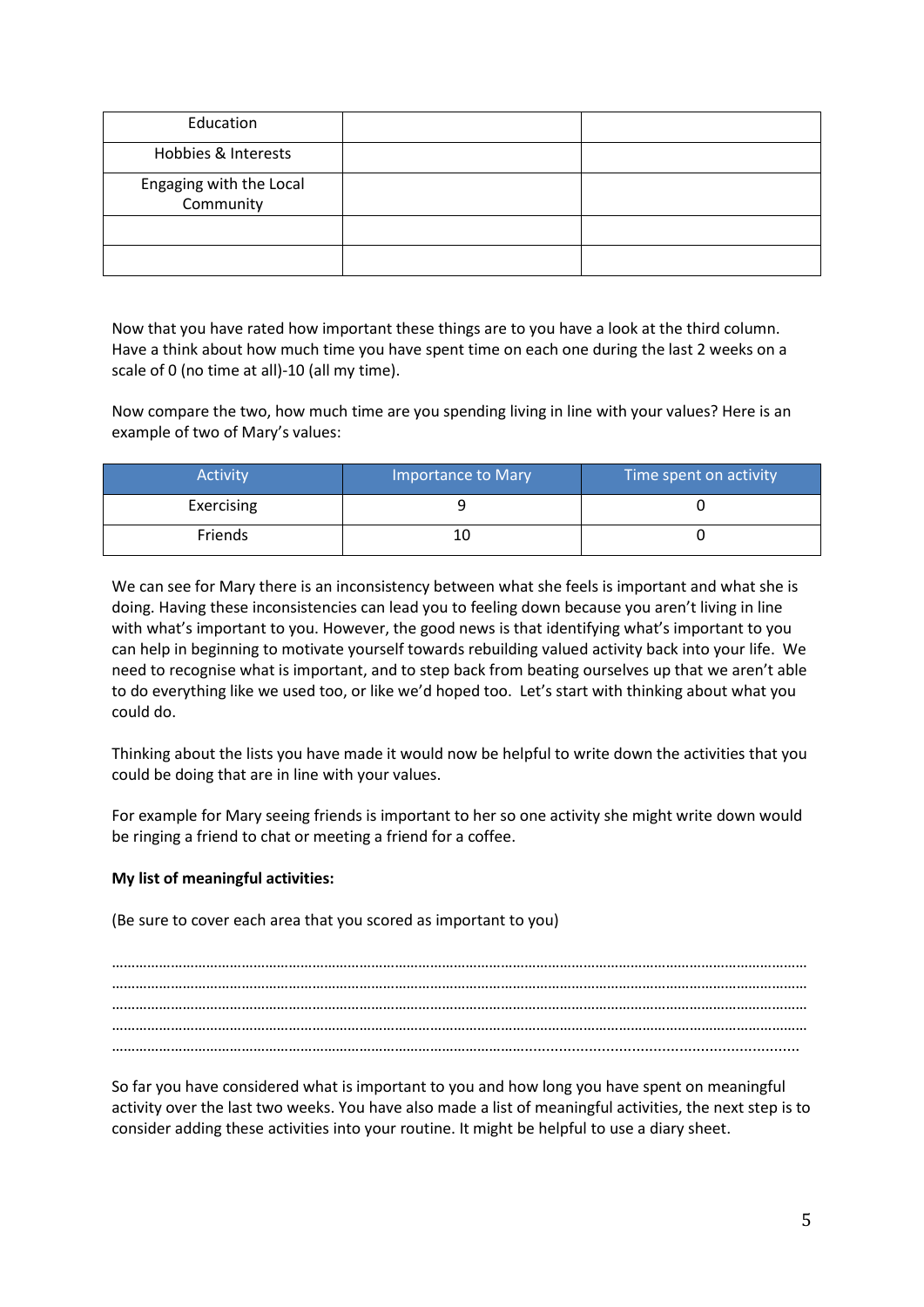## **Activity Diary:**

Take some time to think about what you are doing over the course of a week. Once you have added in all your routine activities (for example work and housework) think about where you might add some of your meaningful activities. It's important not to feel overwhelmed, this exercise is not about asking you to go out and do all of these activities tomorrow. Having activities scheduled in can help us to stick to them and make them a priority. You might want to stick your diary to the fridge so you can see it each day

|           | Monday | Tuesday | Wednesday | Thursday | Friday | Saturday | Sunday |
|-----------|--------|---------|-----------|----------|--------|----------|--------|
| Morning   |        |         |           |          |        |          |        |
|           |        |         |           |          |        |          |        |
|           |        |         |           |          |        |          |        |
|           |        |         |           |          |        |          |        |
|           |        |         |           |          |        |          |        |
|           |        |         |           |          |        |          |        |
| Afternoon |        |         |           |          |        |          |        |
|           |        |         |           |          |        |          |        |
|           |        |         |           |          |        |          |        |
|           |        |         |           |          |        |          |        |
|           |        |         |           |          |        |          |        |
|           |        |         |           |          |        |          |        |
| Evening   |        |         |           |          |        |          |        |
|           |        |         |           |          |        |          |        |
|           |        |         |           |          |        |          |        |
|           |        |         |           |          |        |          |        |
|           |        |         |           |          |        |          |        |
|           |        |         |           |          |        |          |        |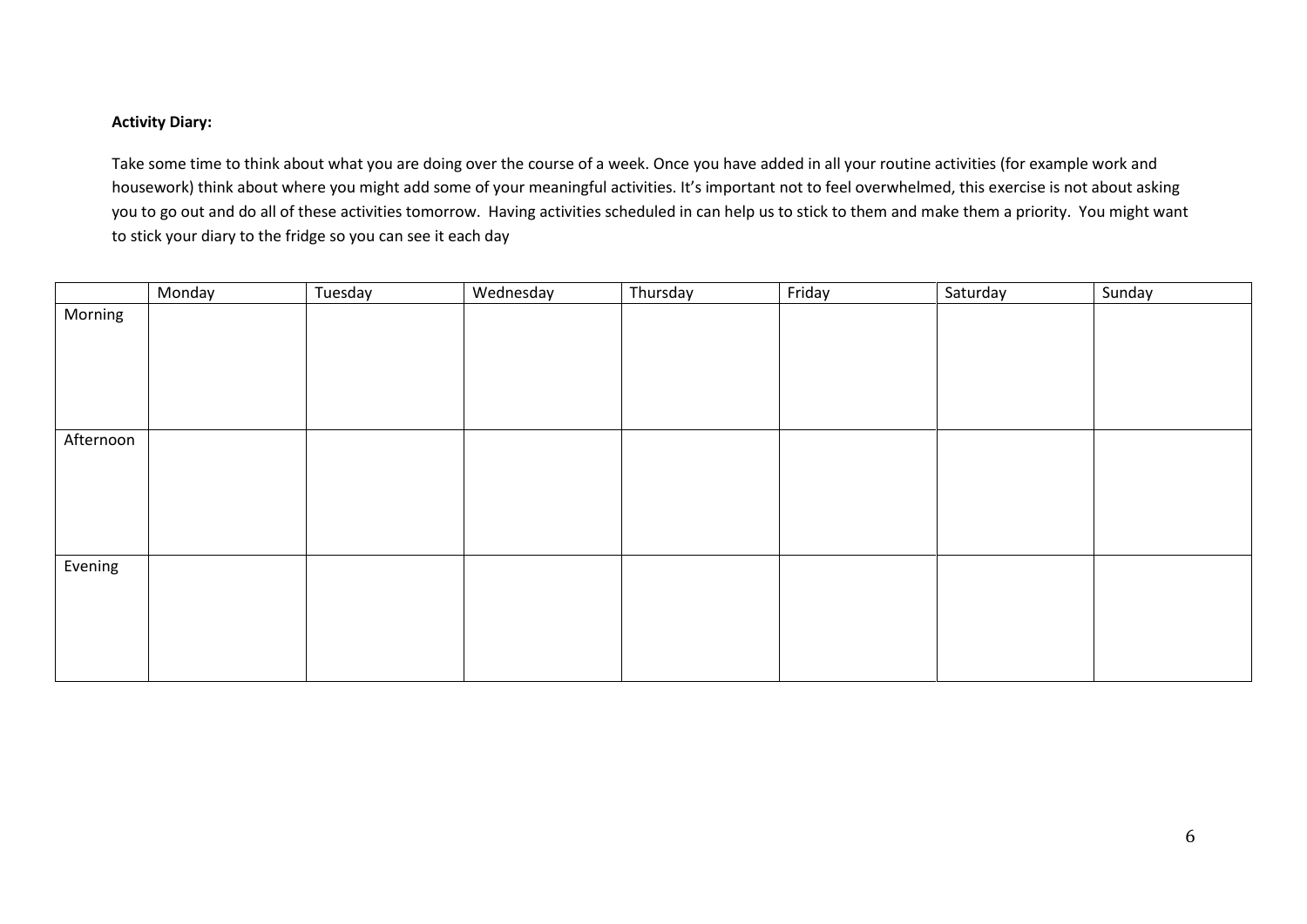# **Part 2: Challenges to increasing meaningful activity:**

Having a skin condition can lead to changes in your lifestyle. You might have noticed you are not able to do everyday activities as easily. This may be due to the physical symptoms of your condition, or it may be due to anxieties about the condition being visible to others. It may be helpful to think about some of the challenges living with a skin condition may bring up when you think about doing meaningful activity and listing them below.

……………………………………………………………………………………………………………………………………………………………… ……………………………………………………………………………………………………………………………………………………………… ………………………………………………………………………………………………………………………………………………………………

# **Taking care of our physical health**

One challenge is that skin conditions can be unpredictable; we might have some days that are better than others. On good days we might be tempted to complete all our tasks. What happens here is that we "overdo it" and this can leave us feeling tired and physically unwell on the following days. Alternatively we may feel tired and reduce activity, and this then leads us to doing less, leading us to lose fitness and tire more easily when doing everyday tasks.

Let's think again about Mary:

Mary was no longer able to run her usual 30 miles so she stopped running and exercising altogether, despite it being something she valued. She had the expectation that she could keep up with her running club and run 30 miles and she didn't adjust this expectation when she started experiencing physical health problems. At different stages in our lives we are met with changes in physical abilities, this could be the result of age, injury or physical health problems. When this happens we have to adjust our expectations, as we can no longer do the things that we could easily do before. This is not a straightforward adjustment as we are so used to performing at a certain level. Consider a marathoner runner who is feeling unwell on the day of a race they may have to mentally adjust their expectations of finishing times, with the goal moving from running a three hour marathon to simply getting round the course. They may say to themselves: My goal to run a three hour marathon is for when conditions are good, unfortunately I am unwell and therefore my expectations of what I can do need to change.

For Mary it might be to consider reducing time spent running and see if this is helpful, or it might be trying different forms of exercise that have less impact on her joints such as swimming. By doing this Mary has adapted her routine but is still able to do meaningful, valued activity.

When you are thinking about goals it might be helpful to consider the following points

- o Set yourself realistic goals that are appropriate to your current situation
- o Plan breaks and remember to stop.
- $\circ$  Acknowledge what you have done rather than focusing on what you have yet to do.
- o Consider your values and ask what's important- how long something takes or the end result?

### **If this example sounds familiar to you, you might want to consider pacing. Here are some ideas which may help you to carry out meaningful activity whilst keeping your energy levels stable.**

### **Schedule regular breaks:**

Don't wait until you feel really tired; decide how often you will take breaks by listening to your body. This might mean taking a five minute break every 15 minutes or a 15 minute break every 30 minutes.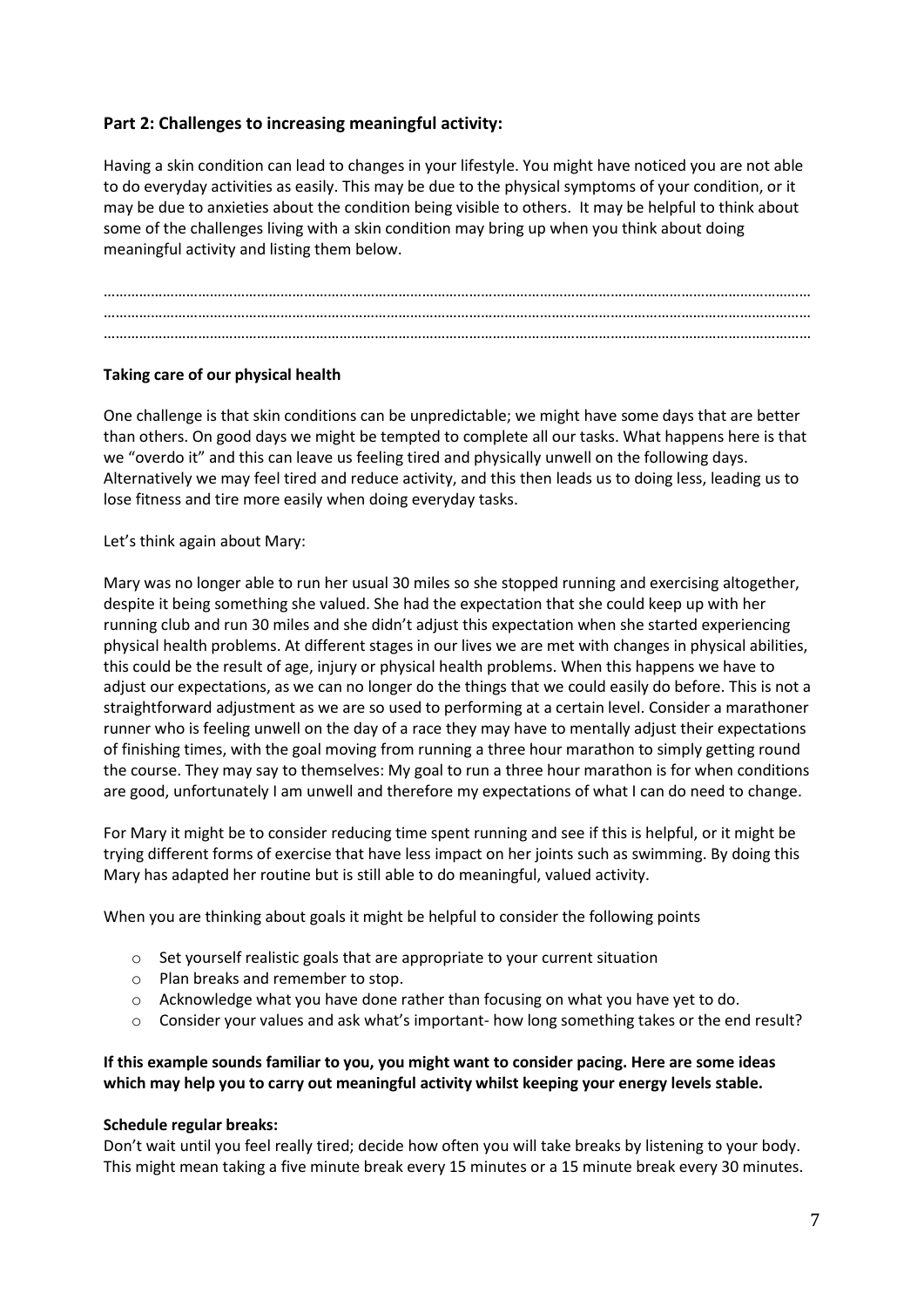You might prefer to schedule breaks after specific tasks, for example I will do the washing-up and then take a break before starting on cleaning the windows OR I will complete this report and then take a break before starting the next.

### **Don't miss breaks:**

Even if you aren't tired don't be tempted to skip the breaks. These breaks are about making sure you don't become tired.

## **A break means stop:**

Taking a break means coming away from the task you are doing, taking a sit down or making a drink and then going back to it.

### **Breaks are not scheduled just for physical activity:**

Doing paper work sitting at a desk can be physically uncomfortable for many people, so use breaks here as well. If you find sitting for long periods uncomfortable make sure you regularly change position or move around the office.

### **Physical health can affect concentration so be considerate of yourself:**

Taking a comfort break at work can help you recharge and go back to your work with a clear head. You can take breaks without being obvious by taking a bathroom break or making a drink - but when you are doing these things take a moment to take your thoughts away from the task and think about something else.

### **Taking care of our mental health and wellbeing**

Increasing meaningful activity might seem challenging if you feel anxious about your skin condition. Being diagnosed with a skin condition can create big changes in your lifestyle and like all change you will need some time to adjust.

This section aims to offer advice on strategies to manage anxiety about increasing meaningful activity so you might feel more confident to make changes.

# o **It's important to start somewhere**

You might have identified some activities you would like to start doing again, or do more frequently and that's great. However, it's important to recognise that there has been a period of time where you haven't done these activities therefore you might feel anxious about doing them again or starting afresh. This anxiety is perfectly normal, but it's important to start off with something manageable and build up. For example if you have stopped swimming it would be unrealistic to expect yourself to go swimming 7 days a week. You might want to think about going once a week, at a time that is not as busy so you can gradually become more familiar with the environment. This will allow you to build confidence.

# o **If at first we don't succeed…..**

We might make a plan to do something but when the time comes around we feel we cannot manage it. That's ok, take a step back and think about what you had asked yourself to do. If you felt uncomfortable it might be because you need to start off with something that does not provoke as much anxiety. For example if you have decided to socialise more with friends you might choose to go for a meal before committing yourself to a night out.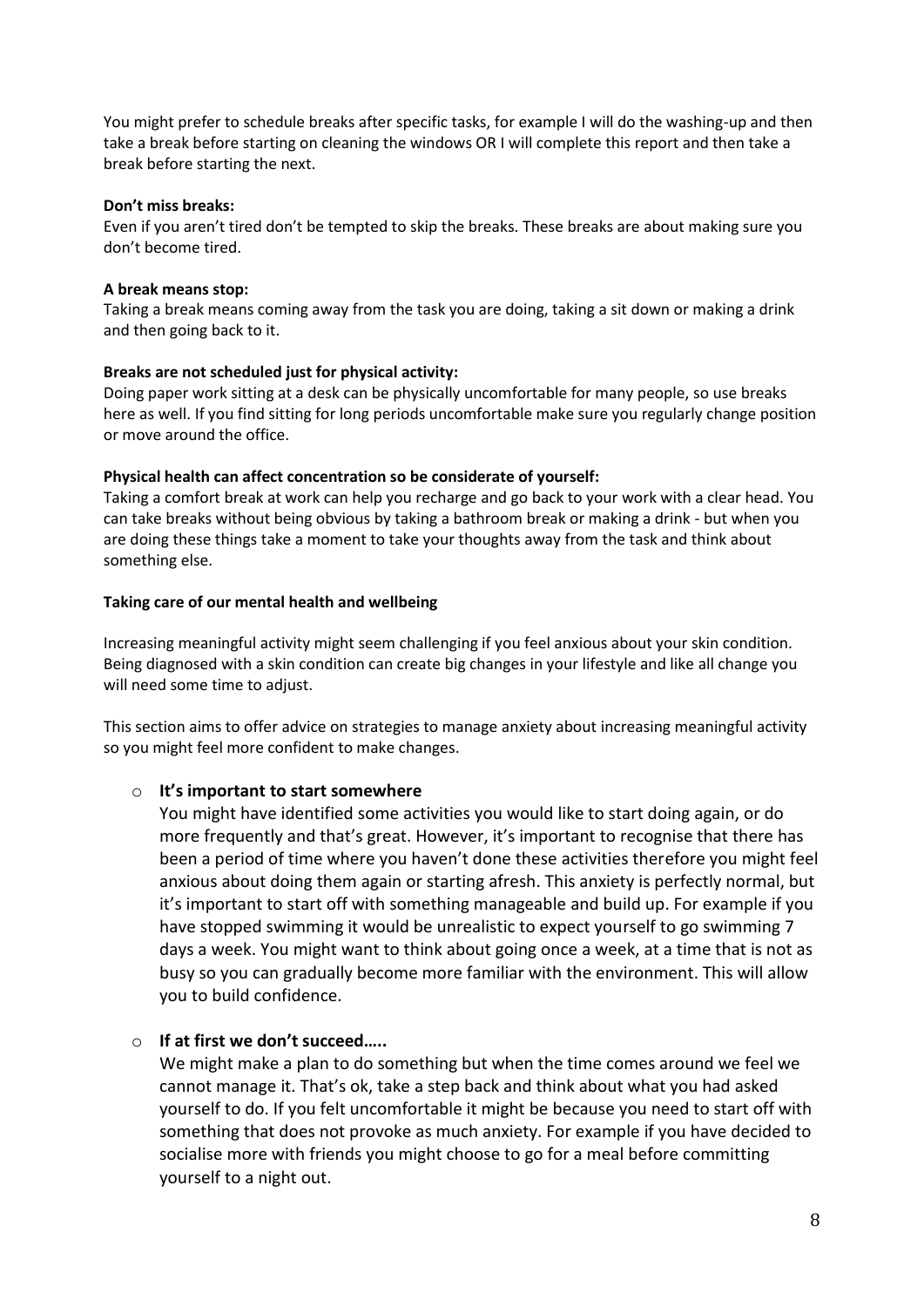# o **Think about your successes**

It is important to recognize your progress. If you have started to increase your activity you may be having negative thoughts that you are not doing as much as you used to. Think about comparing what you have done over the last week to before you started to increase activity and see the differences, socializing once in a week may be more than you have done in the last month so this is progress. If you are noticing these types of thoughts think about what you would say to a friend about their progress.

# **Managing physical symptoms of anxiety**

Here is an example of a three minute mindfulness breathing exercise that can be helpful if you notice you are experiencing physical symptoms of anxiety.

# **Step 1: Becoming aware**

Deliberately adopt an erect and dignified posture, whether sitting or standing. If possible, close your eyes. Then, bring your awareness to your inner experience and acknowledge it, asking: what is my experience right now?

- What *thoughts* are going through the mind? As best you can, acknowledge thoughts as mental events.
- What *feelings* are here? Turn towards any sense of discomfort or unpleasant feelings, acknowledging them without trying to make them different from how you find them.
- What *body sensations* are here right now? Perhaps quickly scan the body to pick up any sensations of tightness or bracing, acknowledging the sensations, but, once again, not trying to change them in any way.

# **Step 2: Gathering and focusing attention**

Now, redirecting the attention to a narrow 'spotlight' on the physical sensations of the breath, move in close to the physical sensations of the breath in the abdomen . . . expanding as the breath comes in . . . and falling back as the breath goes out. Follow the breath all the way in and all the way out. Use each breath as an opportunity to anchor yourself into the present. And if the mind wanders, gently escort the attention back to the breath.

# **Step 3: Expanding attention**

Now, expand the field of awareness around the breathing so that it includes a sense of the body as a whole, your posture and facial expression, as if the whole body was breathing.

If you become aware of any sensations of discomfort, tension, feel free to bring your focus of attention right in to the intensity by imagining that the breath could move into and around the sensations. In this, you are helping to explore the sensations, befriending them, rather than trying to change them in any way. If they stop pulling for your attention, return to sitting, aware of the whole body, moment by moment.

*Danny Penman and Mark Williams (2011) Finding peace in a frantic world (www.franticworld.com)*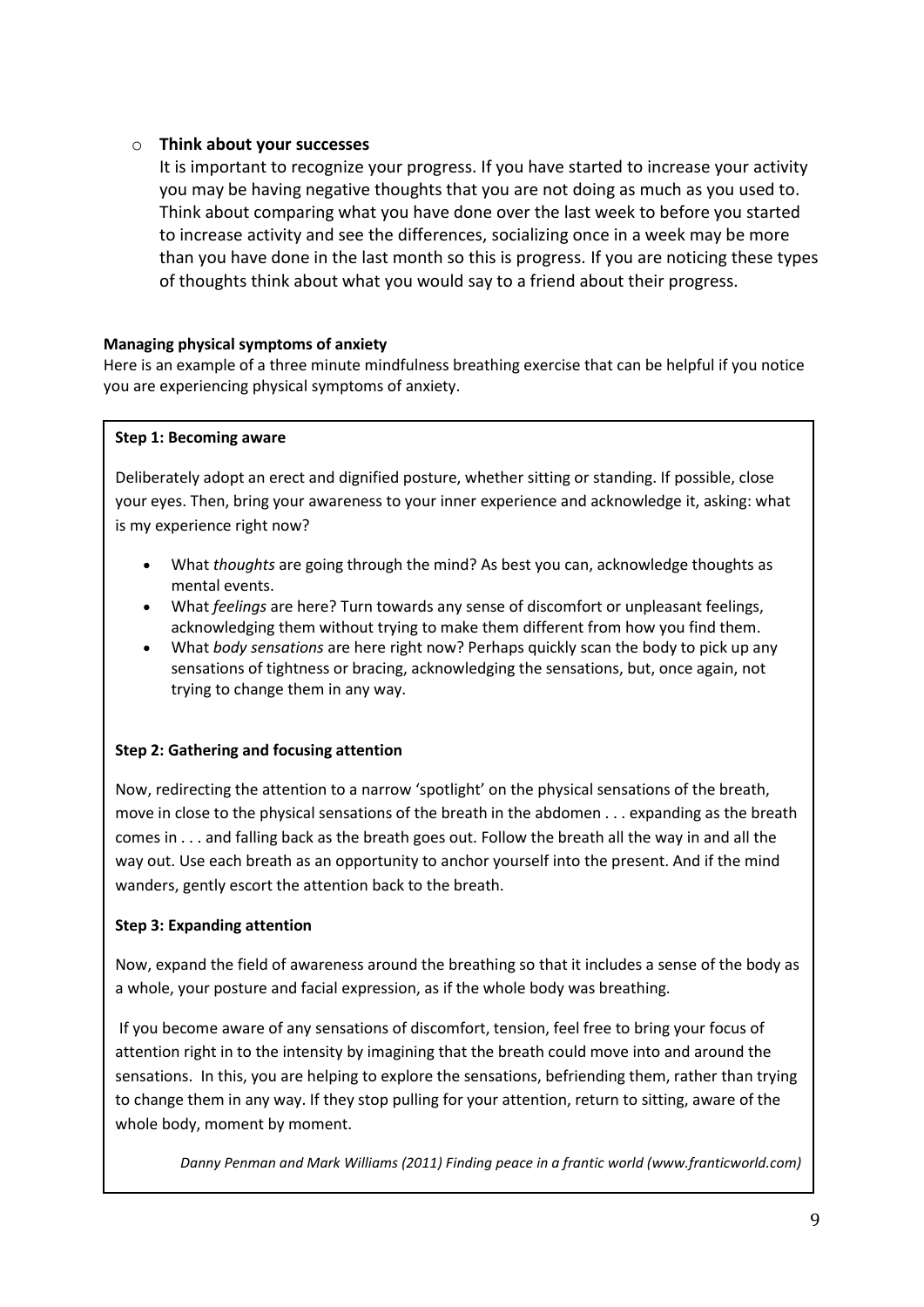## **Summary:**

Meaningful activity is important, it can improve our mood and as we know physical health and mental health are closely linked. Living with a skin condition can create barriers to meaningful activity, hopefully you will have learned strategies which can be helpful to overcome some of these challenges.

# **Authors:**

Kerry Montgomery; Dr Andrew Thompson, University of Sheffield. 2014

**If you feel you would benefit from speaking to someone about any of the difficulties you have been experiencing please contact your doctor to arrange an appointment.**